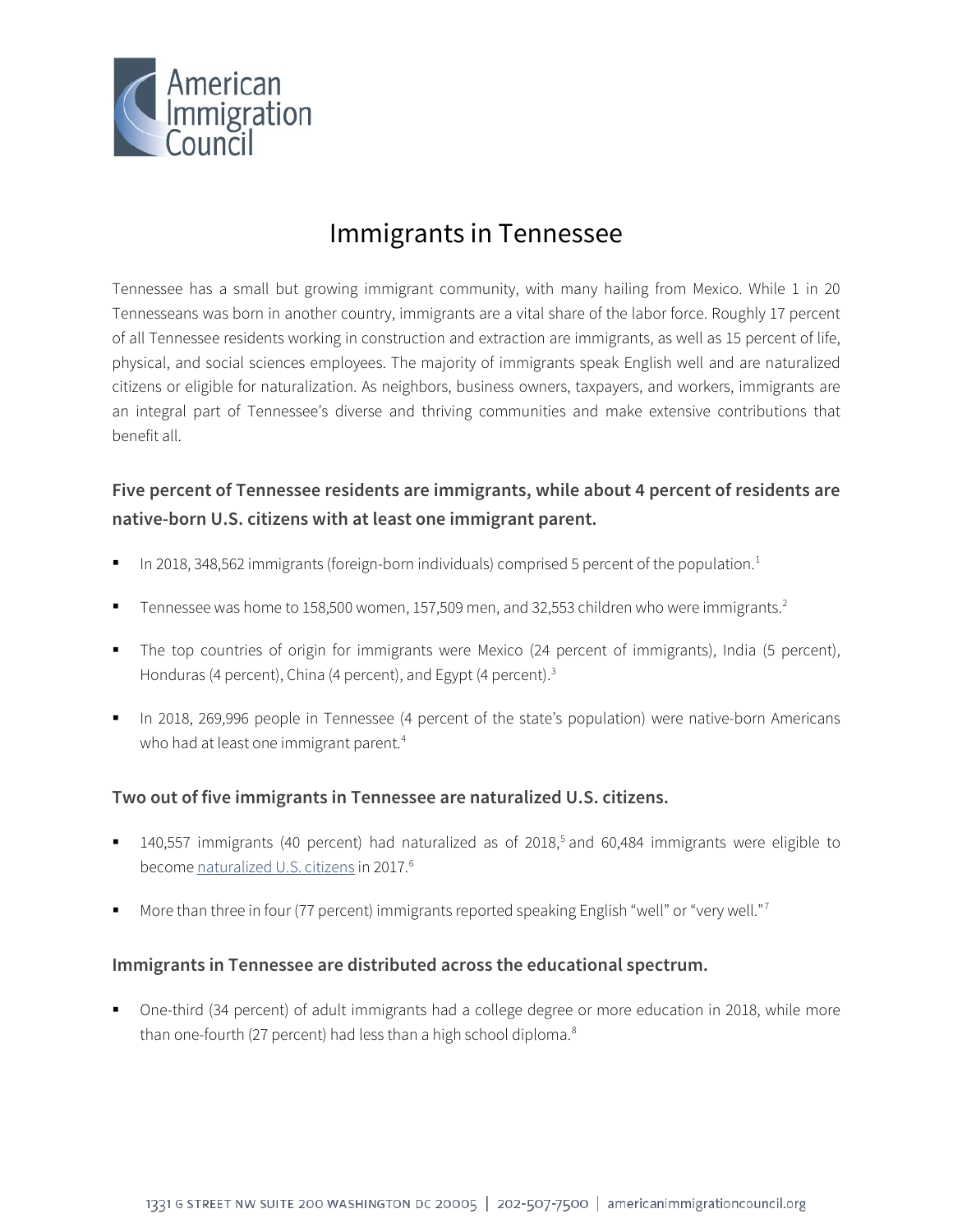| <b>Education Level</b>                                                       | Share (%) of All Immigrants   Share (%) of All Natives |    |  |
|------------------------------------------------------------------------------|--------------------------------------------------------|----|--|
| College degree or more                                                       | 34                                                     | 27 |  |
| Some college                                                                 | 15                                                     | 29 |  |
| High school diploma only                                                     | 23                                                     | 32 |  |
| Less than a high school diploma                                              | 27                                                     | 11 |  |
| Source: U.S. Census Bureau, 2018 American Community Survey 1-Year Estimates. |                                                        |    |  |

## **Tens of thousands of U.S. citizens in Tennessee live with at least one family member who is undocumented.**

- 130,000 [undocumented immigrants](http://www.pewhispanic.org/interactives/unauthorized-immigrants/) comprised 38 percent of the immigrant population and 2 percent of the total state population in 2016.<sup>[9](#page-4-8)</sup>
- <sup>1</sup> 151,743 people in Tennessee, including 70,982 U.S. citizens, lived with at least one undocumented family [member](https://www.americanprogress.org/issues/immigration/news/2017/03/16/427868/state-state-estimates-family-members-unauthorized-immigrants/) between 2010 and 2014.[10](#page-4-9)
- During the same period, about 4 percent of children in the state were U.S. citizens living with at least one undocumented family member (56,518 children in total).<sup>[11](#page-4-10)</sup>

## **Tennessee is home to thousands of Deferred Action for Childhood Arrivals (DACA) recipients.**

- 7,650 [active DACA recipients](https://www.uscis.gov/sites/default/files/document/data/Approximate%20Active%20DACA%20Receipts%20-%20March%2031%2C%202020.pdf) lived in Tennessee as of March 2020, while DACA has been granted to 9,123 people in total since 20[12](#page-4-11).<sup>12</sup>
- As of 2019, 59 percent o[f DACA-eligible immigrants](http://www.migrationpolicy.org/programs/data-hub/deferred-action-childhood-arrivals-daca-profiles) in Tennessee had applied for DACA.<sup>[13](#page-4-12)</sup>
- An additional 5,000 residents of the state would satisfy all but the educational requirements for DACA, and fewer than 1,000 would become eligible as they grew older. $14$

#### **Immigrants are an important part of the Tennessee workforce across industries.**

■ 228,857 immigrant workers comprised 7 percent of the labor force in 2018.<sup>[15](#page-4-14)</sup>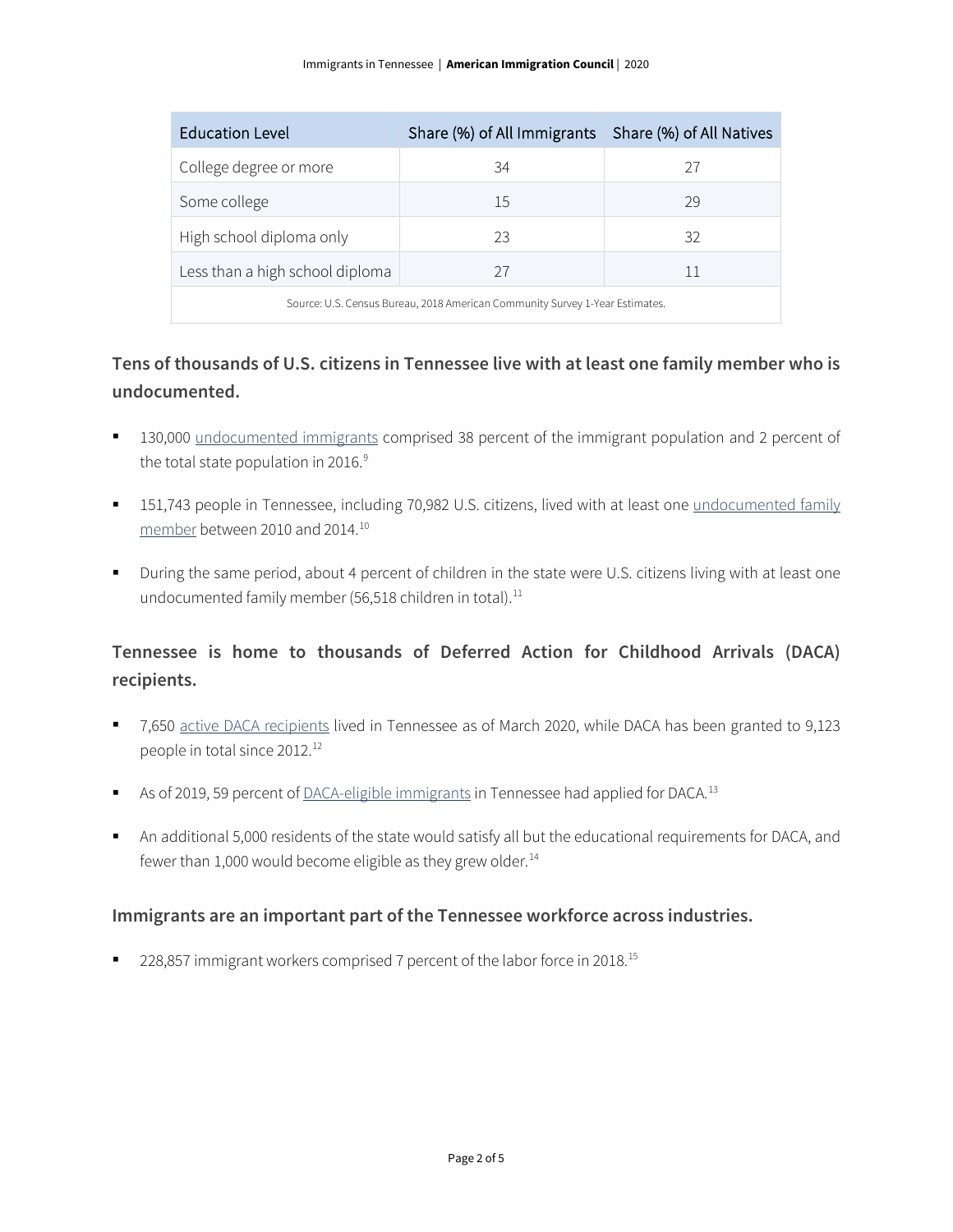**IMMI** Immigrant workers were most numerous in the following industries:

| Industry                                                                                                                          | Number of Immigrant Workers |  |
|-----------------------------------------------------------------------------------------------------------------------------------|-----------------------------|--|
| Manufacturing                                                                                                                     | 43,997                      |  |
| Construction                                                                                                                      | 34,203                      |  |
| Accommodation and Food Services                                                                                                   | 32,902                      |  |
| Health Care and Social Assistance                                                                                                 | 24,372                      |  |
| Retail Trade                                                                                                                      | 20,447                      |  |
| Source: Analysis of the U.S. Census Bureau's 2018 American Community Survey 1-year PUMS data by the American Immigration Council. |                             |  |

The largest shares of immigrant workers were in the following industries:  $16$ 

| Industry                                                                                                                          | Immigrant Share (%)<br>(of all industry workers) |  |
|-----------------------------------------------------------------------------------------------------------------------------------|--------------------------------------------------|--|
| Construction                                                                                                                      | 14                                               |  |
| Accommodation and Food Services                                                                                                   | 10                                               |  |
| Administrative<br>Support and Waste Management<br>and<br>Remediation Services                                                     | 10                                               |  |
| Agriculture, Forestry, Fishing, and Hunting                                                                                       | 9                                                |  |
| Manufacturing                                                                                                                     | 9                                                |  |
| Source: Analysis of the U.S. Census Bureau's 2018 American Community Survey 1-year PUMS data by the American Immigration Council. |                                                  |  |

### **Immigrants are an integral part of the Tennessee workforce in a range of occupations.**

In 2018, immigrant workers were most numerous in the following occupation groups: $17$ 

| <b>Occupation Category</b>                                                                                                        | Number of Immigrant Workers |  |
|-----------------------------------------------------------------------------------------------------------------------------------|-----------------------------|--|
| Construction and Extraction Occupations                                                                                           | 33,479                      |  |
| Transportation and Material Moving Occupations                                                                                    | 27,329                      |  |
| Food Preparation and Serving Related                                                                                              | 25,769                      |  |
| <b>Production Occupations</b>                                                                                                     | 23,637                      |  |
| Building and Grounds Cleaning and Maintenance                                                                                     | 21,075                      |  |
| Source: Analysis of the U.S. Census Bureau's 2018 American Community Survey 1-year PUMS data by the American Immigration Council. |                             |  |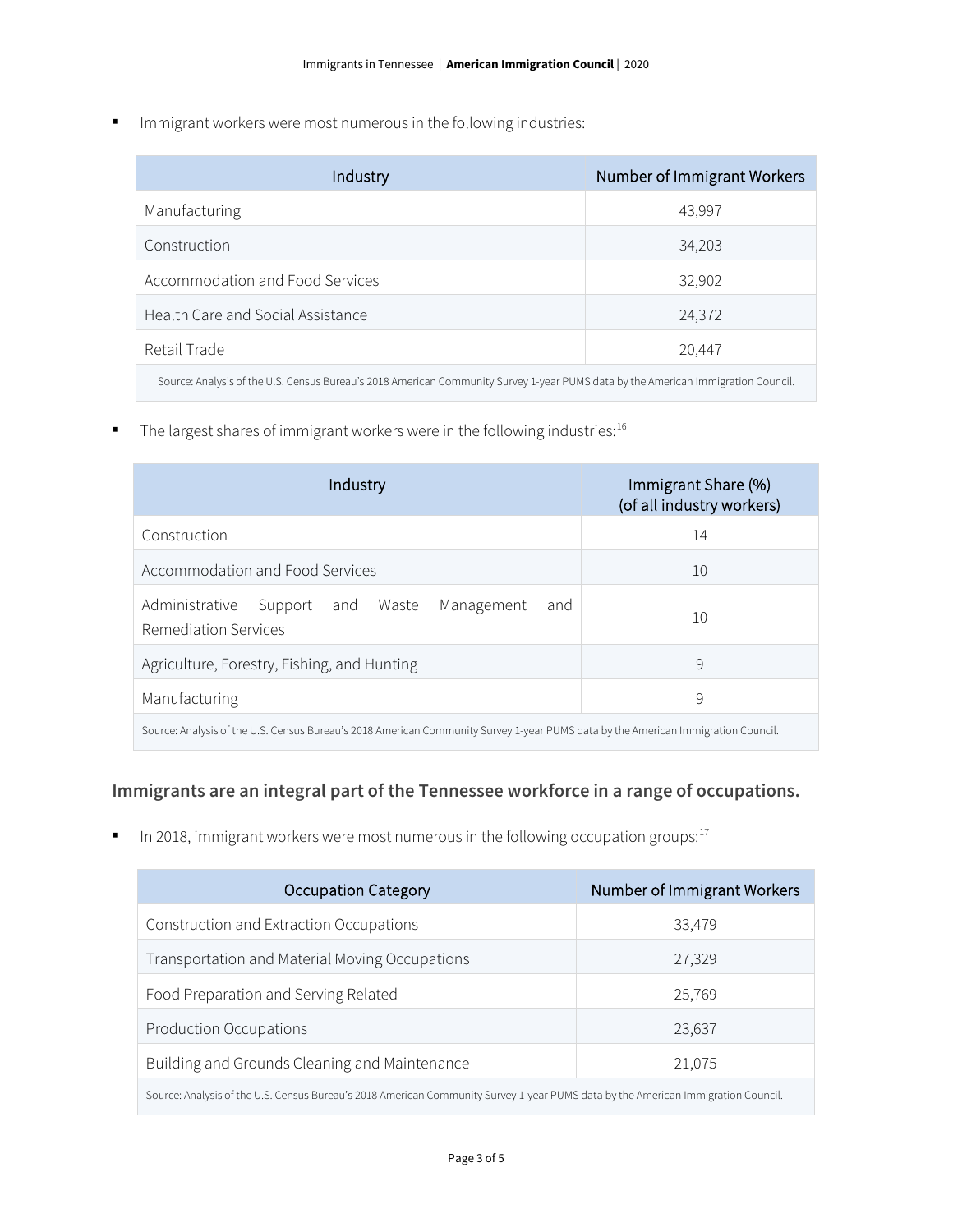The largest shares of immigrant workers were in the following occupation groups:  $18$ 

| <b>Occupation Category</b>                                                                                                        | Immigrant Share (%)<br>(of all workers in occupation) |  |
|-----------------------------------------------------------------------------------------------------------------------------------|-------------------------------------------------------|--|
| Construction and Extraction                                                                                                       | 17                                                    |  |
| Life, Physical, and Social Science                                                                                                | 15                                                    |  |
| Building and Grounds Cleaning & Maintenance                                                                                       | 13                                                    |  |
| Architecture and Engineering                                                                                                      | 11                                                    |  |
| Food Preparation and Serving Related                                                                                              | 10                                                    |  |
| Source: Analysis of the U.S. Census Bureau's 2018 American Community Survey 1-year PUMS data by the American Immigration Council. |                                                       |  |

■ Undocumented immigrants comprised 3 percent of Tennessee's workforce in 2016.<sup>[19](#page-4-18)</sup>

#### **Immigrants in Tennessee have contributed billions of dollars in taxes.**

- [Immigrant-led households in the state paid](https://www.newamericaneconomy.org/locations/) \$2 billion in federal taxes and \$676 million in state and local taxes in  $2018.<sup>20</sup>$  $2018.<sup>20</sup>$
- Undocumented immigrants in Tennessee paid an estimated \$143.4 million in federal taxes and \$85.9 million i[n state and local taxes](https://www.newamericaneconomy.org/locations/) in 2018.<sup>[21](#page-4-20)</sup>
- Tennessee [DACA recipients](https://itep.org/state-local-tax-contributions-of-young-undocumented-immigrants/) and DACA-eligible individuals paid an estimated \$17.2 million in state and local taxes in 2018.<sup>[22](#page-4-21)</sup>

#### **As consumers, immigrants add billions of dollars to Tennessee's economy.**

 Tennessee residents in immigrant-led households had \$8.2 billion in [spending power](https://www.newamericaneconomy.org/locations/) (after-tax income) in 2018.[23](#page-4-22)

## **Immigrant entrepreneurs in Tennessee generate hundreds of millions of dollars in business revenue.**

 26,240 immigrant business owners accounted for 8 percent of all self-employed Tennessee residents in 2018 and generated \$731.7 million in business income.<sup>[24](#page-4-23)</sup>